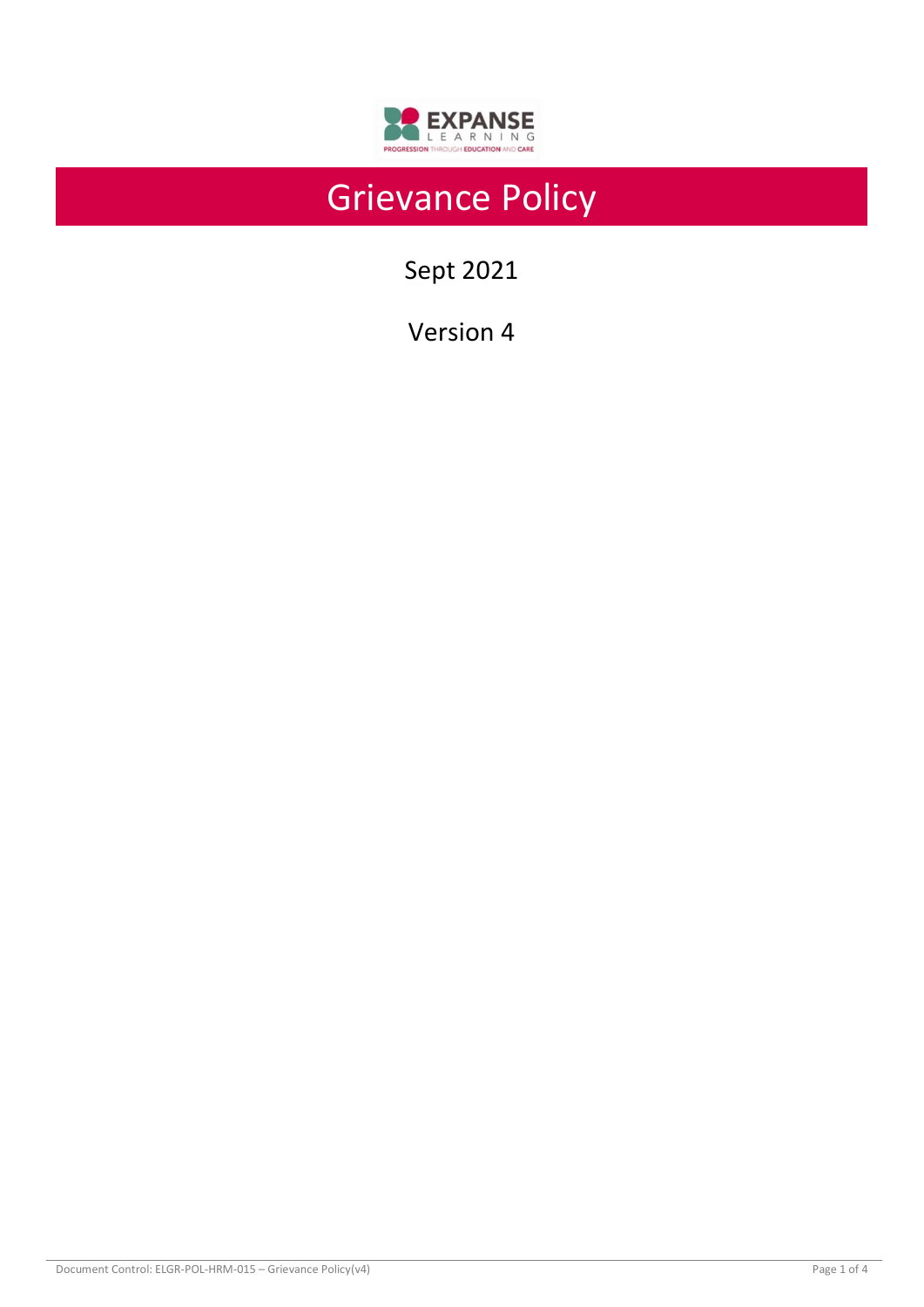# **1. Scope**

## All employees of Expanse Learning

## **2. Object**

The object of the procedure is to provide an employee who considers that they have a grievance, with an opportunity to have it examined quickly and effectively, and where a grievance is deemed to exist, to have it resolved, if possible, at the earliest practicable opportunity.

Most issues or grievances can be solved on an informal basis with Line Managers, and employees should aim to settle their grievances in this way if possible. This procedure is designed to deal with those issues that need to be approached on a more formal basis.

This Grievance Policy is *entirely non-contractual* and does not form part of an employee's contract of employment.

## **3. Procedure**

If a grievance cannot be settled informally with the relevant Line Manager, the employee should raise it formally. This procedure has been drawn up to establish the appropriate steps to be followed when pursuing and dealing with a formal grievance.

#### *Stage 1*

In the event of the employee having a formal grievance relating to their employment they should, in the first instance, submit their grievance in DatabridgeMIS *(Event Name: (Group) – HR Helpdesk and select Grievance from the dropdown list)* making it clear that they wish to raise a formal grievance under the terms of this procedure. Human Resources will be automatically notified when the event is entered and then action the employees Line Manager. Where the grievance is against the Line Manager, the complaint will be escalated to a suitable manager. This grievance procedure will not be invoked unless the employee raises their grievance in accordance with these requirements.

A Manager (who may not be the Manager to whom the grievance was addressed) will then invite the employee to a grievance meeting to discuss the grievance and the employee has the right to be accompanied at this meeting by a trade union official, a trade union representative or a fellow employee of their choice. The employee must make every effort to attend the meeting. At the meeting, the employee will be permitted to explain their grievance and how they think it should be resolved.

Please note that it is prohibited for employees to record (whether covertly or otherwise) the proceedings at the grievance meeting, and at any appeal meeting, without the express permission of Expanse Learning. If Expanse Learning discovers that an employee has done this covertly, they could be subject to disciplinary action.

Following the meeting, Expanse Learning will endeavour to respond to the grievance as soon as possible and, in any case, within Ten working days of the grievance meeting. If it is not possible to respond within this time period, the employee will be given an explanation for the delay and be told when a response can be expected. The employee will be informed in writing of the decision on the grievance and notified of their right to appeal against that decision if they are not satisfied with it.

#### *Stage 2*

In the event that the employee feels their grievance has not been satisfactorily resolved, the employee may then appeal in writing to Human Resources within five working days of the grievance decision. The employee should also set out the grounds for their appeal.

On receipt of such a request, a more Senior Manager or a Director (who again may not be the person to whom the appeal was addressed) shall make arrangements to hear the grievance at an appeal meeting and at this meeting the employee may again, if they wish, be accompanied by a trade union official, a trade union representative or a fellow employee of their choice.

Following the meeting, the senior Manager or Director will endeavour to respond to the grievance as soon as possible and, in any case, within Ten working days of the appeal hearing. If it is not possible to respond within this time period, the employee will be given an explanation for the delay and be told when a response can be expected.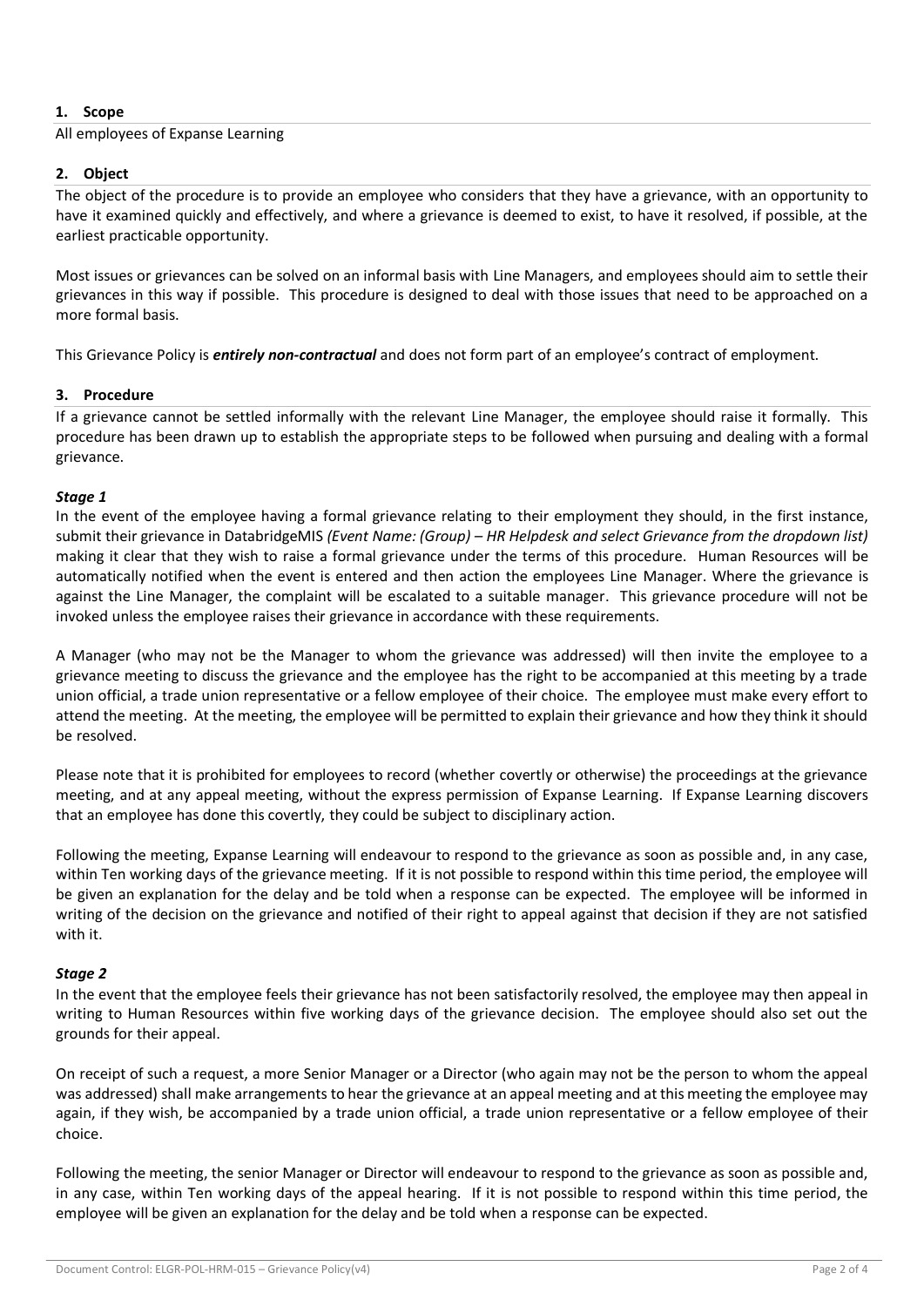The employee will be informed in writing of the decision on their grievance appeal.

This is the final stage of the grievance procedure and the Company's decision shall be final.

#### **4. Monitoring and Review**

The effectiveness of this policy will be reviewed annually.